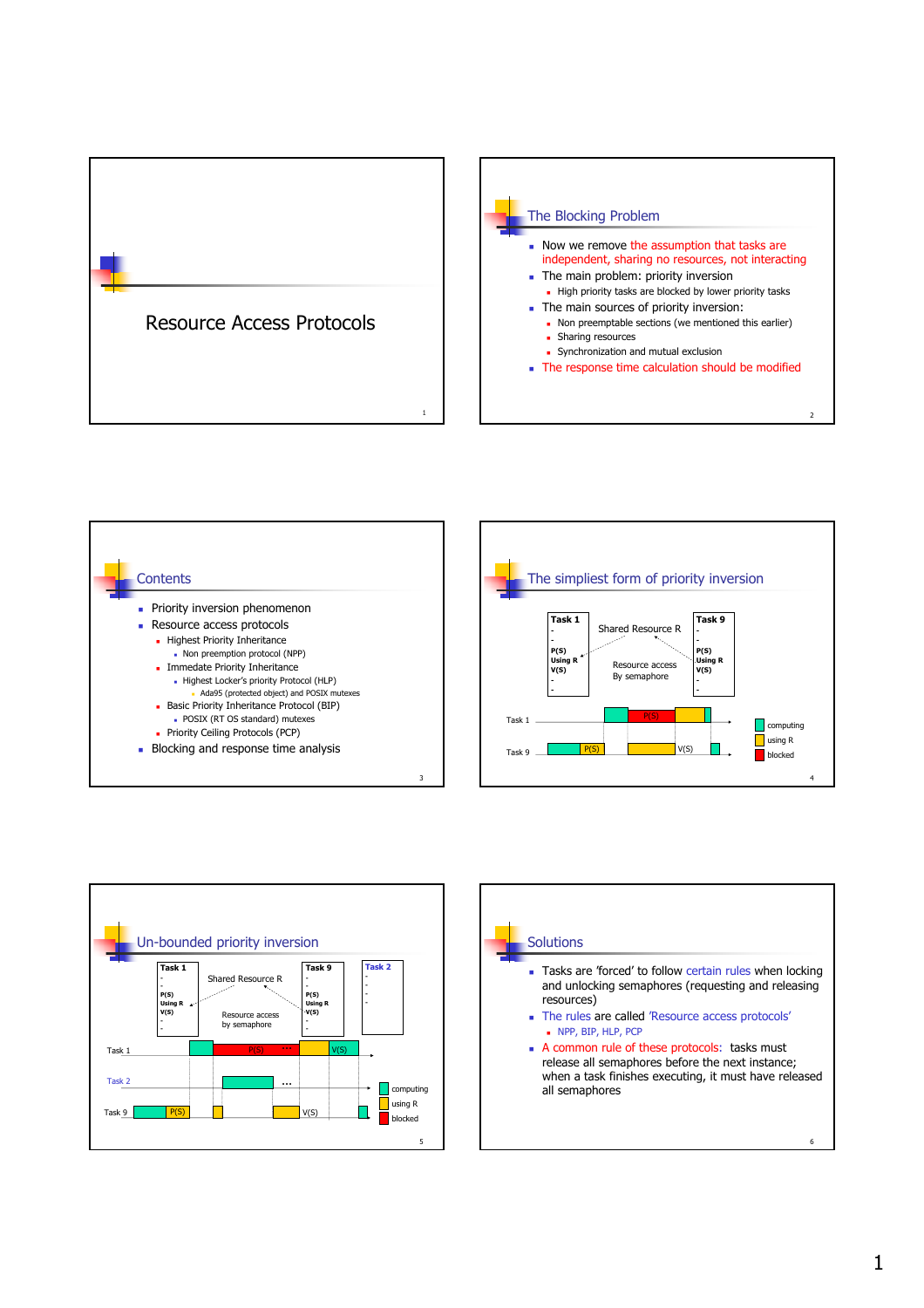







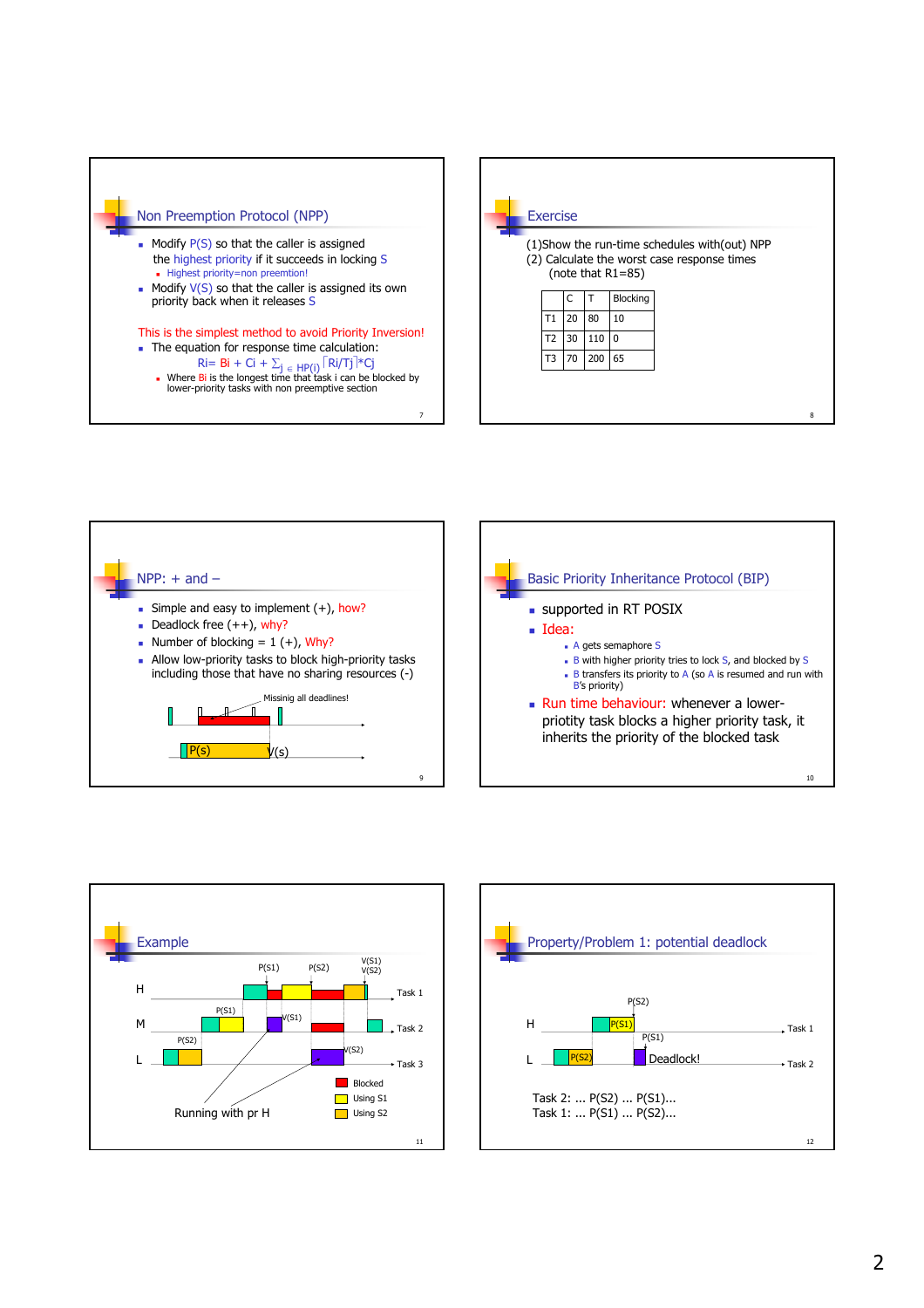

|   | SCB to implement BIP             |    |
|---|----------------------------------|----|
| ٠ | Semaphores Control Block for PIP |    |
|   | counter                          |    |
|   | queue                            |    |
|   | Pointer to next SCB              |    |
|   | Holder                           |    |
|   |                                  |    |
|   |                                  | 14 |







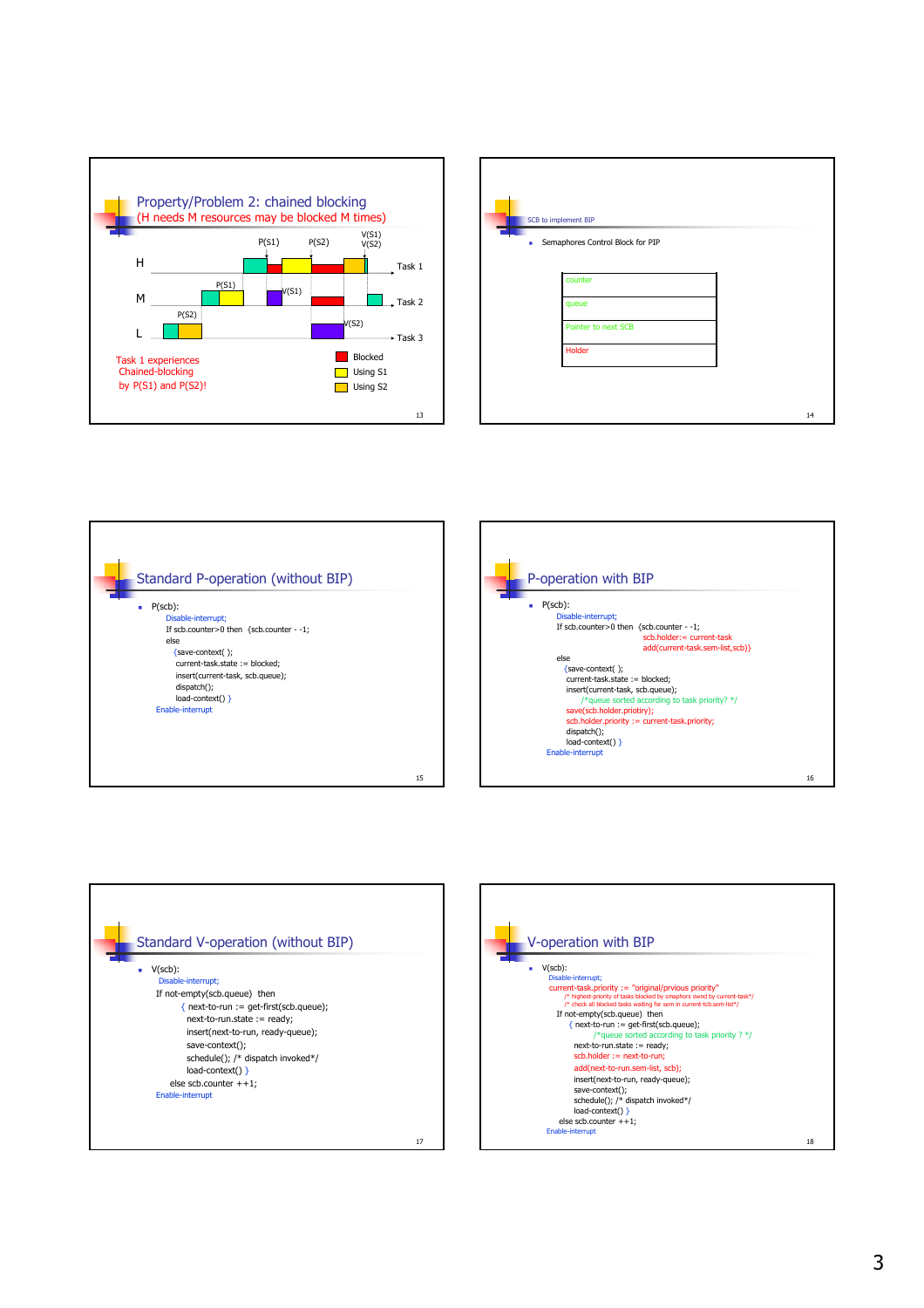## Properties of BIP: + and -

- Bounded Priority inversion (+)
- Reasonable Run-time performance  $(+)$
- Require no info on resource usage of tasks (+)
- potential deadlock, the same reason as in OS (-)
- It may cause chain-blocking (a task needs M semaphores may be blocked M times!): why, example? (-)
- **Complicated to compute the maximal blocking times** and response times (-)





19



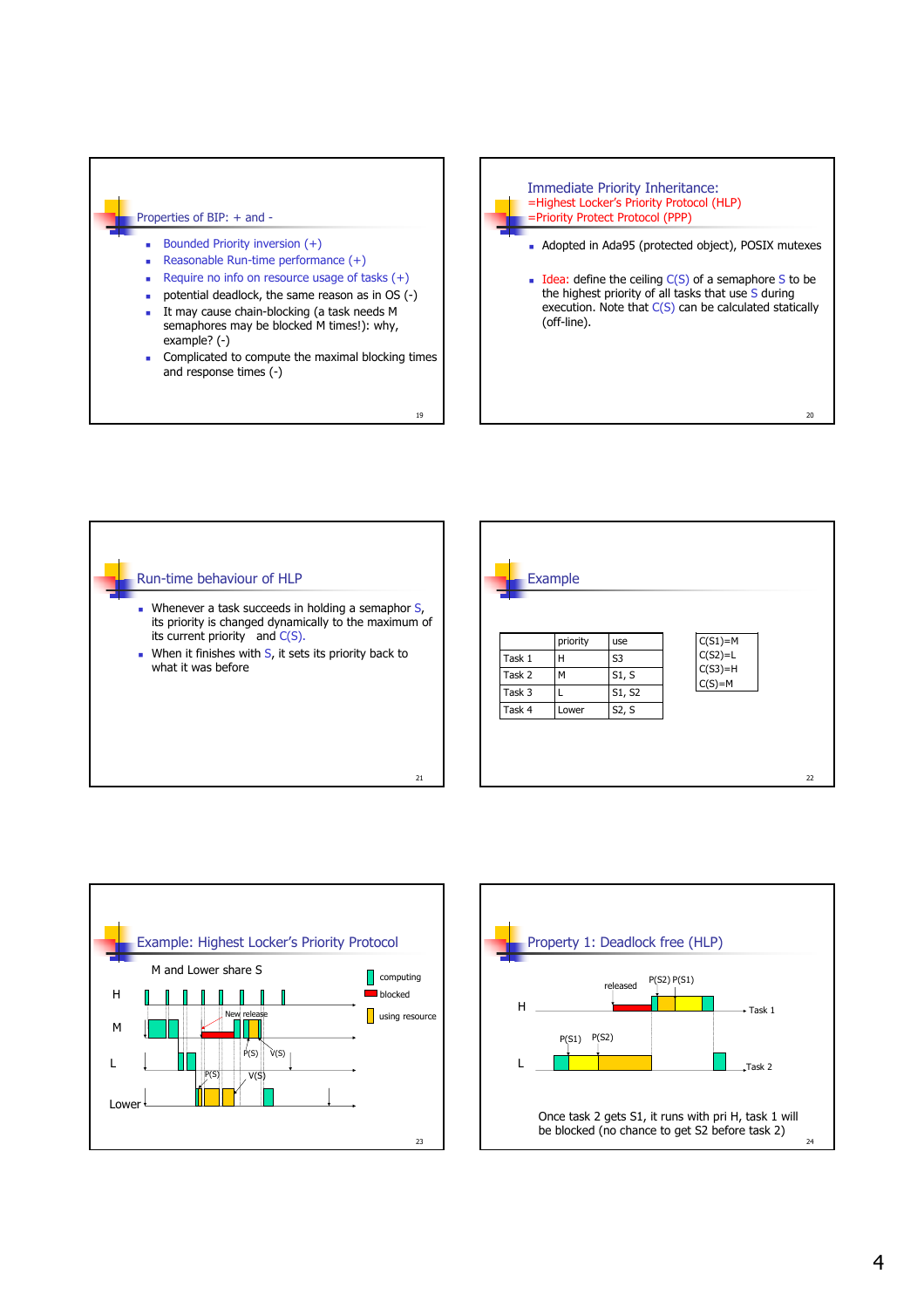







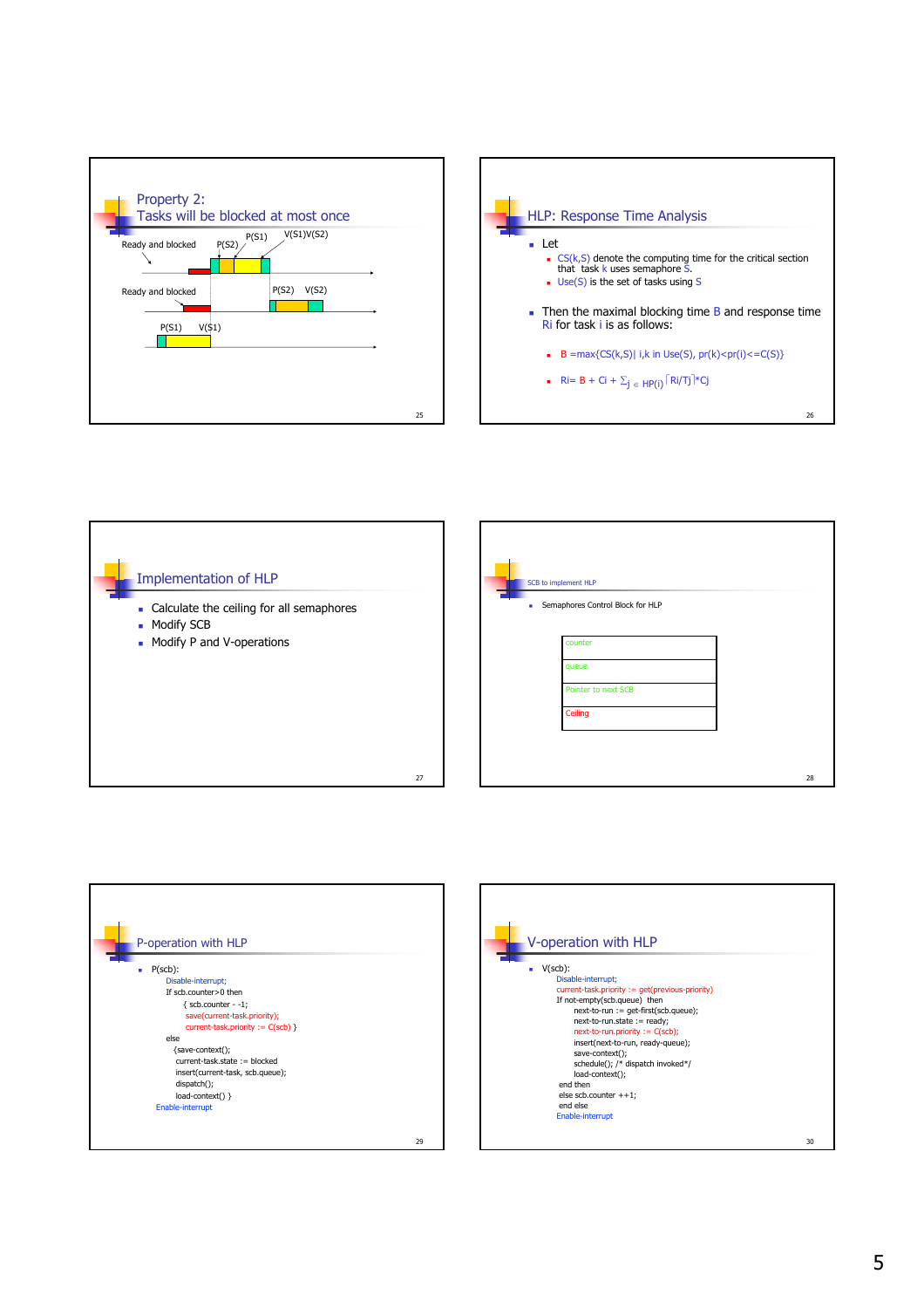## Properties of HLP: + and -

- **Bounded priority inversion**
- Deadlock free  $(+)$ , Why?
- Number of blocking =  $1 (+)$ , Why?
- **HLP** is a simplified version of PCP (priority ceiling protocol, with the same worst case blocking time as  $PCP (+)$
- The extreme case of HLP=NPP (-)
	- E.g when the highest priority task uses all semaphores (even only once in its whole life), the lower priority tasks will inherit the highest priority

| <b>Bounded Priority Inversion</b> | <b>NPP</b><br>yes | <b>BIP</b><br>yes | <b>HLP</b><br>yes |
|-----------------------------------|-------------------|-------------------|-------------------|
|                                   |                   |                   |                   |
| Avoid deadlock                    | yes               | no                | yes               |
| Avoid Un-necessary blocking       | no                | yes               | yes/no            |
| Blocking time calculalation       | Easy              | hard              | easy              |



31

a.





34